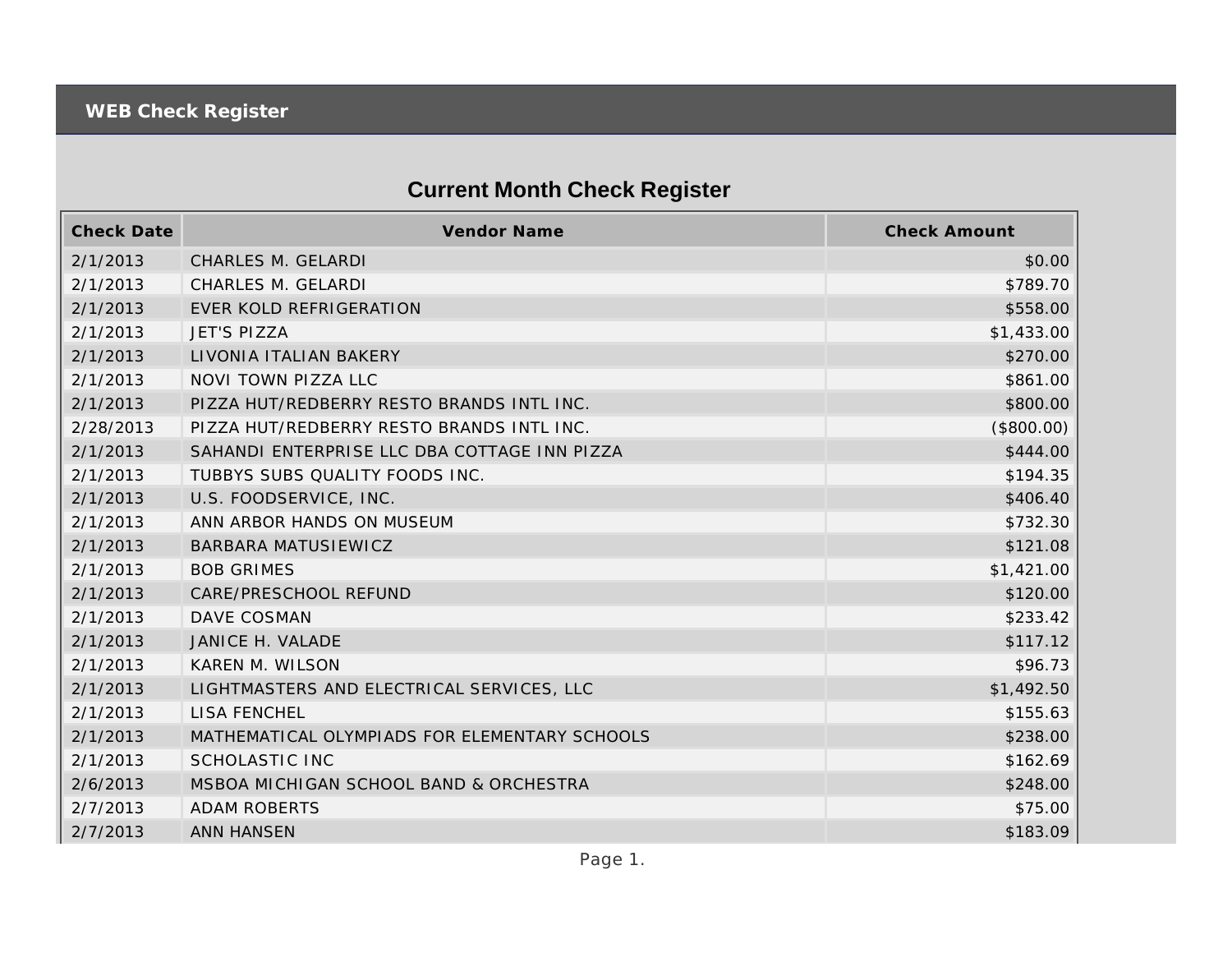| <b>Check Date</b> | Vendor Name                                                | <b>Check Amount</b> |
|-------------------|------------------------------------------------------------|---------------------|
| 2/7/2013          | <b>ANTHONY CECIL</b>                                       | \$60.00             |
| 2/7/2013          | <b>ANTHONY ROBERTS</b>                                     | \$75.00             |
| 2/7/2013          | THE ARGUS-PRESS COMPANY                                    | \$2,817.65          |
| 2/7/2013          | <b>AT&amp;T LONG DISTANCE</b>                              | \$201.88            |
| 2/7/2013          | ATHLETIC REIMBURSEMENTS/REFUNDS                            | \$700.05            |
| 2/7/2013          | BARNES & NOBLE, INC.                                       | \$1,747.35          |
| 2/7/2013          | <b>BEARCOM</b>                                             | \$1,280.38          |
| 2/7/2013          | <b>BETHANY BRATNEY</b>                                     | \$68.48             |
| 2/7/2013          | <b>BRANDON BAILEY</b>                                      | \$75.00             |
| 2/7/2013          | <b>BRIAN C. BAILEY</b>                                     | \$110.00            |
| 2/7/2013          | <b>CAROL LAFFERTY</b>                                      | \$24.99             |
| 2/7/2013          | CHARLES ERNEST COMSTOCK                                    | \$51.00             |
| 2/7/2013          | CHARLES M. KAZALEH                                         | \$750.00            |
| 2/7/2013          | <b>CHRISTOPHER MAX</b>                                     | \$70.00             |
| 2/7/2013          | <b>COMMUNITY EDUCATION REFUND</b>                          | \$32.00             |
| 2/7/2013          | COMMUNITY EDUCATION REFUND                                 | \$82.50             |
| 2/7/2013          | COMMUNITY EDUCATION REFUND                                 | \$6.00              |
| 2/7/2013          | CONDENSED CURRICULUM INTERNATIONAL, INC.                   | \$5,594.40          |
| 2/7/2013          | CR HILL COMPANY INC.                                       | \$27.80             |
| 2/7/2013          | DETROIT SCIENCE FOR KIDS, INC. DBA/ MAD SCIENCE OF DETROIT | \$1,392.00          |
| 2/7/2013          | DONNA LYNN CONNAD-ROSKAMP                                  | \$50.00             |
| 2/7/2013          | DTE ENERGY                                                 | \$164.58            |
| 2/7/2013          | ELIZABETH (LIBBY) CRAWFORD                                 | \$112.00            |
| 2/7/2013          | <b>ELLA MACARTHUR</b>                                      | \$57.63             |
| 2/7/2013          | <b>GARY KOWALEWSKI</b>                                     | \$110.00            |
| 2/7/2013          | <b>GCA SERVICES GROUP</b>                                  | \$0.00              |
| 2/7/2013          | <b>GCA SERVICES GROUP</b>                                  | \$8,822.08          |
| 2/7/2013          | JANICE H. VALADE                                           | \$218.12            |
| 2/7/2013          | JEREMY LEE JOZEFCZAK                                       | \$60.00             |
| 2/7/2013          | <b>JS FRY CONSULTING</b>                                   | \$5,895.68          |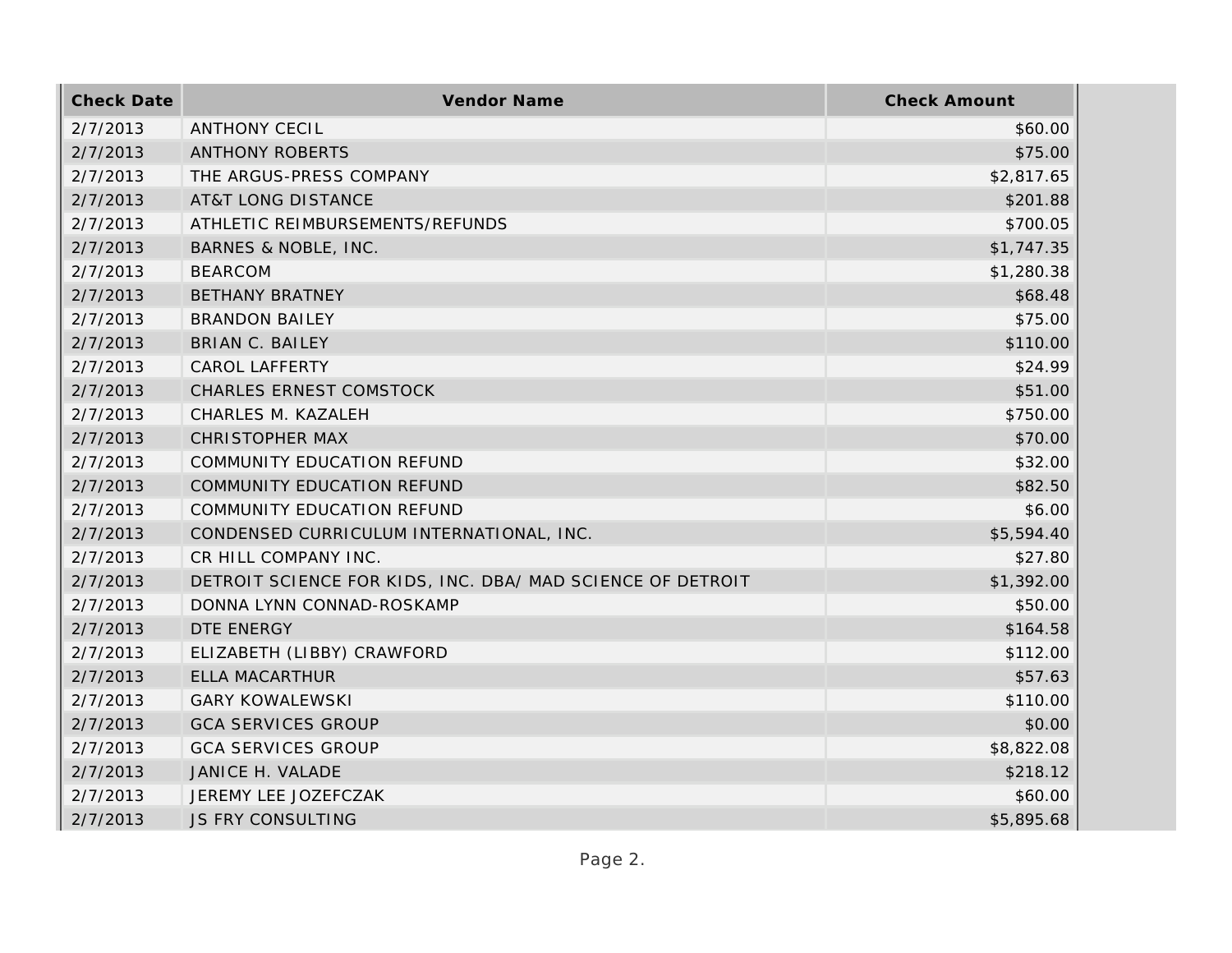| <b>Check Date</b> | <b>Vendor Name</b>                            | <b>Check Amount</b> |
|-------------------|-----------------------------------------------|---------------------|
| 2/7/2013          | <b>KIM STORM</b>                              | \$36.44             |
| 2/7/2013          | <b>KOREY NUCKOLLS</b>                         | \$117.94            |
| 2/7/2013          | MAKENA A. BAUSS                               | \$75.00             |
| 2/7/2013          | MARIANNE BARCOMB                              | \$300.00            |
| 2/7/2013          | <b>MARK HOURIGAN</b>                          | \$58.48             |
| 2/7/2013          | <b>MARY SORENSEN</b>                          | \$263.94            |
| 2/7/2013          | MATHESON TRI-GAS, INC.                        | \$422.38            |
| 2/7/2013          | MICHAEL HEIKKILA                              | \$325.00            |
| 2/7/2013          | MICHELLE DONBERGER                            | \$164.97            |
| 2/7/2013          | MICHIGAN INTERSCHOLASTIC FORENSIC ASSOC. MIFA | \$125.00            |
| 2/7/2013          | MIDWEST COLLABORATIVE FOR LIBRARY SERVICES    | \$282.00            |
| 2/7/2013          | MOLLY HAWKINS' HOUSE                          | \$313.21            |
| 2/7/2013          | <b>NORIKO ROSEN</b>                           | \$175.00            |
| 2/7/2013          | NOVI MEADOWS REIMBURSEMENTS/REFUNDS           | \$180.00            |
| 2/7/2013          | <b>NOVI PARKS &amp; RECREATION</b>            | \$125.00            |
| 2/7/2013          | PCMI PROFESSIONAL CONTRACT MANAGEMENT, INC.   | \$0.00              |
| 2/7/2013          | PCMI PROFESSIONAL CONTRACT MANAGEMENT, INC.   | \$0.00              |
| 2/7/2013          | PCMI PROFESSIONAL CONTRACT MANAGEMENT, INC.   | \$0.00              |
| 2/7/2013          | PCMI PROFESSIONAL CONTRACT MANAGEMENT, INC.   | \$44,639.69         |
| 2/7/2013          | PRESTON CAREY                                 | \$70.00             |
| 2/7/2013          | RELIABLE DELIVERY LOGISTICS, INC.             | \$1,842.75          |
| 2/7/2013          | RENEE P. LUBAWAY DIGITAL INK LLC              | \$57.00             |
| 2/7/2013          | ROBERT ARMSTRONG                              | \$282.77            |
| 2/7/2013          | <b>ROBERT BAKER</b>                           | \$146.90            |
| 2/7/2013          | ROBERT SAXTON                                 | \$42.95             |
| 2/7/2013          | ROVIN CERAMICS                                | \$542.15            |
| 2/7/2013          | SAFEWAY SHREDDING LLC                         | \$60.00             |
| 2/7/2013          | <b>SEAN HAAS</b>                              | \$70.00             |
| 2/7/2013          | <b>STATE OF MICHIGAN</b>                      | \$80.00             |
| 2/7/2013          | STEVEN J. BERRIMAN                            | \$70.00             |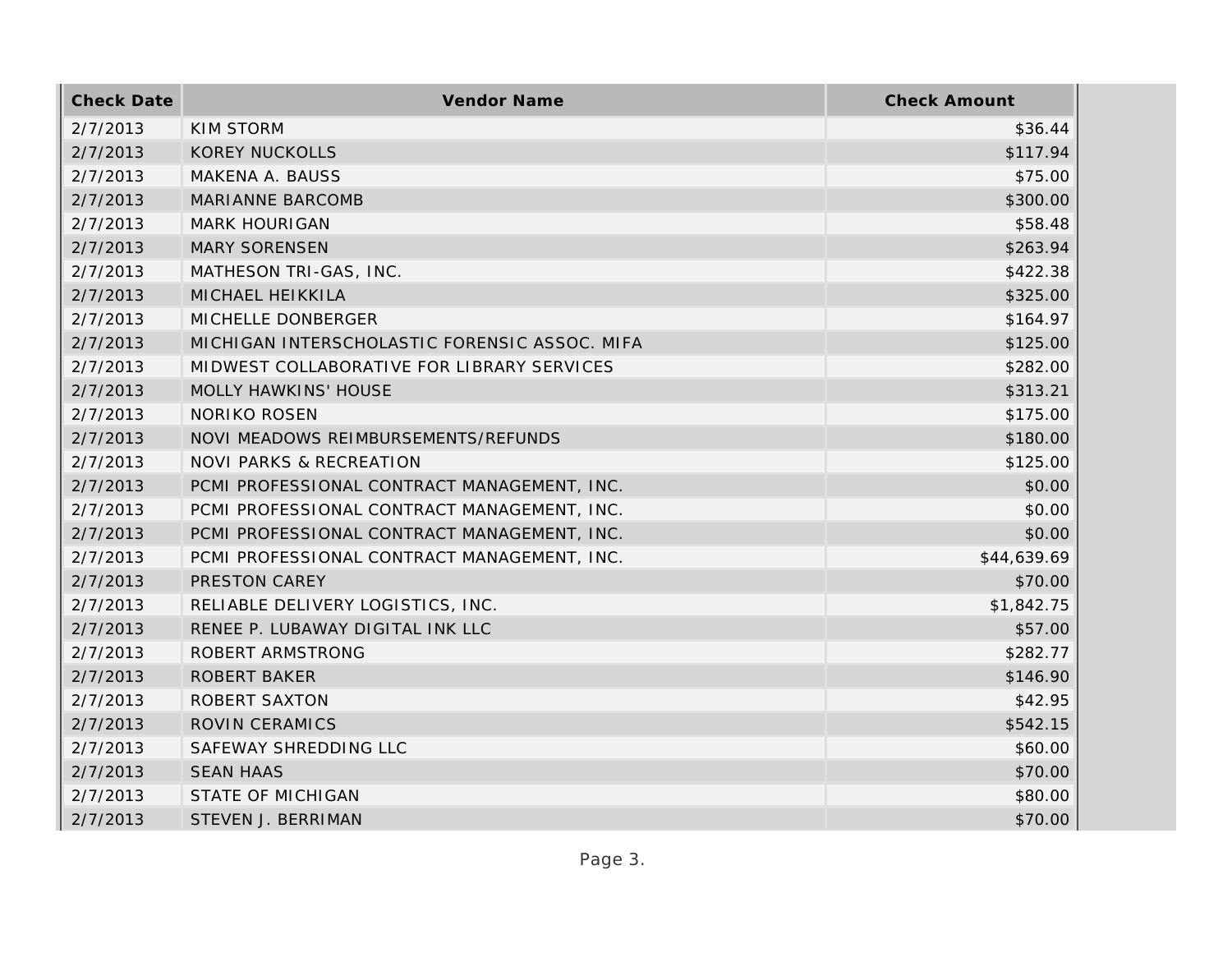| <b>Check Date</b> | Vendor Name                                             | <b>Check Amount</b> |
|-------------------|---------------------------------------------------------|---------------------|
| 2/7/2013          | SUNRISE PROMOTIONAL PRODUCTS                            | \$815.64            |
| 2/7/2013          | SUZUKI MYERS & ASSOCIATES, LTD.                         | \$146.92            |
| 2/7/2013          | <b>U.S. SPORTS VIDEO</b>                                | \$1,949.00          |
| 2/8/2013          | AARON D. COX                                            | \$308.50            |
| 2/8/2013          | AXA EQUITABLE EQUI-VEST                                 | \$111.08            |
| 2/8/2013          | CHAPTER 13 TRUSTEE DAVID WM. RUSKIN                     | \$770.09            |
| 2/8/2013          | DISTRICT REIMBURSEMENTS/REFUNDS                         | \$708.00            |
| 2/8/2013          | FULTON, FRIEDMAN & GULLACE LLP                          | \$310.94            |
| 2/8/2013          | INTERNATIONAL UNION OPERATING ENGINEERS, LOCAL 324      | \$609.47            |
| 2/8/2013          | JANE GROVES ENRIGHT P37344                              | \$354.76            |
| 2/8/2013          | <b>MEFSA</b>                                            | \$99.40             |
| 2/8/2013          | MISDU MICHIGAN STATE DISBURSEMENT                       | \$2,567.50          |
| 2/8/2013          | NOVI ED SECRETARIAL &                                   | \$3,023.61          |
| 2/8/2013          | NOVI EDUCATION ASSOC c/o CHANDRA MADAFFERI - HS         | \$24,496.26         |
| 2/8/2013          | NOVI FOOD SERVICE c/o CARRIE HOLLIDAY-OH                | \$544.41            |
| 2/8/2013          | OAKLAND COUNTY REIMBURSEMENT DIVISION COUNTY OF OAKLAND | \$15.00             |
| 2/8/2013          | PHEAA PENNSYLVANIA HIGHER EDUCATION ASSISTANCE AGENCY   | \$135.00            |
| 2/8/2013          | <b>UNITED WAY</b>                                       | \$95.00             |
| 2/14/2013         | A PARTS WAREHOUSE                                       | \$420.30            |
| 2/14/2013         | ABLE TESTING CO. ROBERT HARVEY                          | \$90.00             |
| 2/14/2013         | ACE TRANSPORTATION INC.                                 | \$3,474.00          |
| 2/14/2013         | AT&T                                                    | \$1,197.09          |
| 2/14/2013         | AT&T                                                    | \$62.39             |
| 2/14/2013         | <b>AT&amp;T MOBILITY</b>                                | \$409.77            |
| 2/14/2013         | ATHLETIC REIMBURSEMENTS/REFUNDS                         | \$27.25             |
| 2/14/2013         | ATHLETIC REIMBURSEMENTS/REFUNDS                         | \$459.27            |
| 2/14/2013         | BARBARA MATUSIEWICZ                                     | \$84.57             |
| 2/14/2013         | BELLE TIRE DISTRIBUTORS                                 | \$1,832.17          |
| 2/14/2013         | <b>BRIANNA HAND</b>                                     | \$311.51            |
| 2/14/2013         | <b>BRIGHTON HIGH SCHOOL</b>                             | \$190.00            |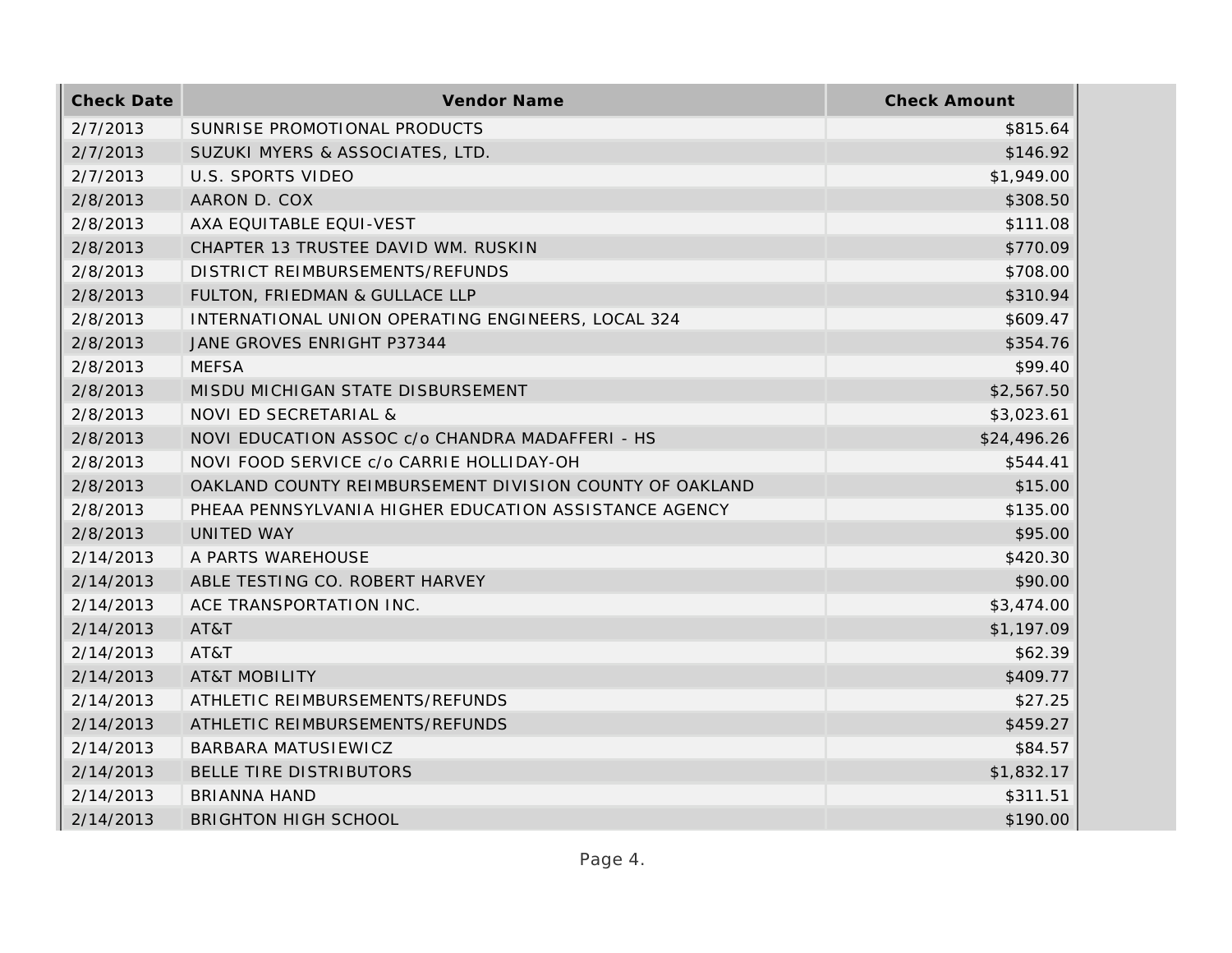| <b>Check Date</b> | Vendor Name                                       | <b>Check Amount</b> |
|-------------------|---------------------------------------------------|---------------------|
| 2/14/2013         | <b>CHARLES ARO</b>                                | \$59.96             |
| 2/14/2013         | CHARLES L. YOUNG                                  | \$100.00            |
| 2/14/2013         | CINTAS CORPORATION #31                            | \$150.43            |
| 2/14/2013         | CONTEMPORARY INDUSTRIES, INC.                     | \$75.00             |
| 2/14/2013         | CONTRACT PAPER GROUP, INC.                        | \$2,181.60          |
| 2/14/2013         | <b>CUMMINS BRIDGEWAY LLC</b>                      | \$408.16            |
| 2/14/2013         | DANCE MARATHON, INC.                              | \$800.00            |
| 2/14/2013         | DAVE COSMAN                                       | \$71.30             |
| 2/14/2013         | DAVIDS GOLD MEDAL SPORTS                          | \$288.38            |
| 2/14/2013         | <b>DIANA STOTLER</b>                              | \$150.97            |
| 2/14/2013         | <b>EVALICIA SMITH</b>                             | \$45.16             |
| 2/14/2013         | <b>FLASH GLASS</b>                                | \$1,539.00          |
| 2/14/2013         | FLEETPRIDE, INC.                                  | \$3,064.20          |
| 2/14/2013         | <b>GCA SERVICES GROUP</b>                         | \$4,884.92          |
| 2/14/2013         | HADLEY'S TOWING LLC                               | \$150.00            |
| 2/14/2013         | HARTLAND HIGH SCHOOL                              | \$175.00            |
| 2/14/2013         | <b>HATTIE MAGUIRE</b>                             | \$32.82             |
| 2/14/2013         | HIGH SCHOOL REIMBURSEMENTS/REFUNDS                | \$97.00             |
| 2/14/2013         | HOEKSTRA TRANSPORTATION, INC.                     | \$923.03            |
| 2/14/2013         | HOLLAND BUS COMPANY                               | \$662.34            |
| 2/14/2013         | <b>JOANNE NORTH</b>                               | \$187.96            |
| 2/14/2013         | <b>JODI FORSTER</b>                               | \$38.04             |
| 2/14/2013         | <b>KATHY MILLER</b>                               | \$141.53            |
| 2/14/2013         | <b>KELLER THOMA</b>                               | \$105.00            |
| 2/14/2013         | LONGSTRETH SPORTING GOODS                         | \$157.15            |
| 2/14/2013         | LYNNE BLOOM                                       | \$133.42            |
| 2/14/2013         | M.A.P.T. MICHIGAN ASSOC. FOR PUPIL TRANSPORTATION | \$255.00            |
| 2/14/2013         | MARSHALL MUSIC                                    | \$0.00              |
| 2/14/2013         | MARSHALL MUSIC                                    | \$619.00            |
| 2/14/2013         | MATHESON TRI-GAS, INC.                            | \$151.75            |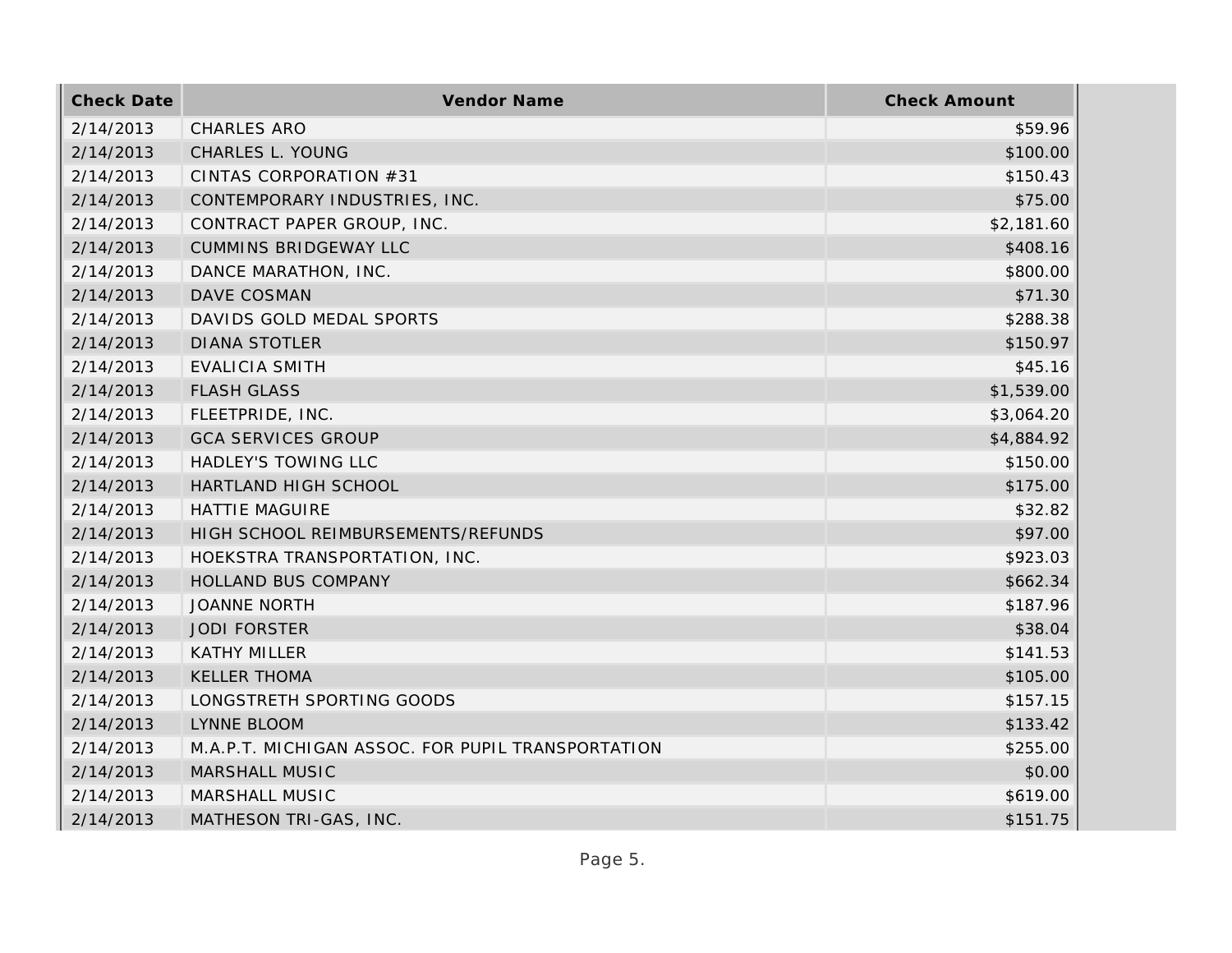| <b>Check Date</b> | Vendor Name                                   | <b>Check Amount</b> |
|-------------------|-----------------------------------------------|---------------------|
| 2/14/2013         | MHSAA MICHIGAN H.S. ATHLETIC ASSOC.           | \$160.00            |
| 2/14/2013         | MILFORD HIGH SCHOOL                           | \$180.00            |
| 2/14/2013         | MSBOA MICHIGAN SCHOOL BAND & ORCHESTRA        | \$180.00            |
| 2/14/2013         | NICK AT NIGHT DJ SERVICE KEITH N. ANDERSON II | \$400.00            |
| 2/14/2013         | NORTH FARMINGTON HIGH SCHOOL                  | \$200.00            |
| 2/26/2013         | NORTH FARMINGTON HIGH SCHOOL                  | (\$200.00)          |
| 2/14/2013         | NORTHVILLE HIGH SCHOOL                        | \$175.00            |
| 2/14/2013         | NOVI EDUCATIONAL FOUNDATION                   | \$150.00            |
| 2/14/2013         | NOVI ICE ARENA                                | \$6,785.00          |
| 2/14/2013         | NOVI MEADOWS REIMBURSEMENTS/REFUNDS           | \$3,252.00          |
| 2/14/2013         | OAKLAND COUNTY TREASURER                      | \$88,598.33         |
| 2/14/2013         | PCMI PROFESSIONAL CONTRACT MANAGEMENT, INC.   | \$19,432.91         |
| 2/14/2013         | PEGGY HARE                                    | \$104.74            |
| 2/14/2013         | PETTY CASH-JUDY PAHL PRESCHOOL                | \$108.97            |
| 2/14/2013         | PETTY CASH-JUDY PAHL CARE                     | \$93.16             |
| 2/14/2013         | PINCKNEY HIGH SCHOOL                          | \$195.00            |
| 2/14/2013         | PITNEY BOWES PURCHASE POWER                   | \$3,000.00          |
| 2/14/2013         | PROVIDENCE OCCUPATIONAL HEALTH PARTNERS       | \$55.00             |
| 2/14/2013         | <b>ROBERT BAKER</b>                           | \$69.38             |
| 2/14/2013         | ROBOTICS REIMBURSEMENT                        | \$22.49             |
| 2/14/2013         | ROBOTICS REIMBURSEMENT                        | \$42.14             |
| 2/14/2013         | ROBOTICS REIMBURSEMENT                        | \$279.00            |
| 2/14/2013         | ROBOTICS REIMBURSEMENT                        | \$5,707.71          |
| 2/14/2013         | ROBOTICS REIMBURSEMENT                        | \$135.46            |
| 2/14/2013         | ROBOTICS REIMBURSEMENT                        | \$11.00             |
| 2/14/2013         | ROBOTICS REIMBURSEMENT                        | \$10.80             |
| 2/14/2013         | SEAHOLM HIGH SCHOOL                           | \$555.00            |
| 2/14/2013         | STAPLES ADVANTAGE                             | \$65.48             |
| 2/14/2013         | START-ALL ENTERPRISES                         | \$51.12             |
| 2/14/2013         | <b>STATE OF MICHIGAN</b>                      | \$500.00            |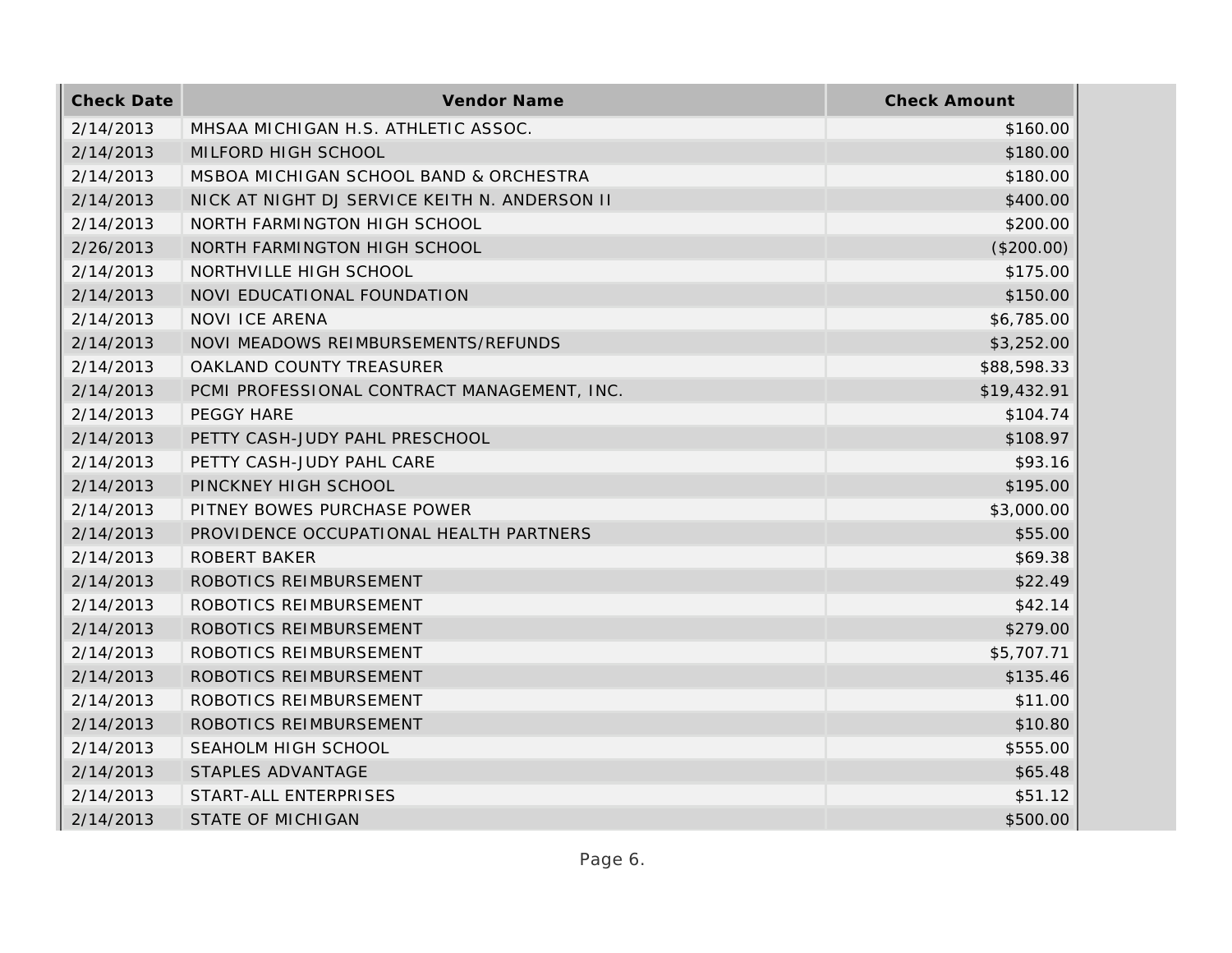| <b>Check Date</b> | Vendor Name                                             | <b>Check Amount</b> |
|-------------------|---------------------------------------------------------|---------------------|
| 2/14/2013         | THEATREWORKSUSA CORP.                                   | \$3,141.25          |
| 2/14/2013         | THREADWORKS, LTD                                        | \$1,909.50          |
| 2/14/2013         | THRUN LAW FIRM, P.C.                                    | \$2,383.00          |
| 2/14/2013         | TOTAL PERFORMANCE, INC.                                 | \$5,850.00          |
| 2/14/2013         | TRANSPORTATION ACCESSORIES CO.                          | \$652.80            |
| 2/14/2013         | UNITY SCHOOL BUS PARTS                                  | \$1,364.48          |
| 2/14/2013         | <b>VESCO OIL CORPORATION</b>                            | \$240.00            |
| 2/14/2013         | WORLDSTRIDES LAKELAND HOLDINGS, LLC/LAKELAND TOURS, LLC | \$1,200.00          |
| 2/14/2013         | AUNT MILLIE'S BAKERIES                                  | \$457.24            |
| 2/14/2013         | THE BAGEL STATION LLC                                   | \$633.60            |
| 2/14/2013         | BILDON PARTS AND SERVICE INC.                           | \$882.00            |
| 2/14/2013         | CHARLES M. GELARDI                                      | \$0.00              |
| 2/14/2013         | CHARLES M. GELARDI                                      | \$1,285.40          |
| 2/14/2013         | COUNTRY PRIDE DAIRY, INC.                               | \$7,949.14          |
| 2/14/2013         | EVER KOLD REFRIGERATION                                 | \$214.00            |
| 2/14/2013         | FOOD SERVICE REFUND/REIMB.                              | \$68.15             |
| 2/14/2013         | INTRASTATE DISTRIBUTORS CO.                             | \$4,539.47          |
| 2/14/2013         | <b>JET'S PIZZA</b>                                      | \$3,373.00          |
| 2/14/2013         | <b>KIM'S GARDENS</b>                                    | \$3,150.00          |
| 2/14/2013         | LANDGATE, INC. C/O BELLACINO'S                          | \$954.00            |
| 2/14/2013         | LIVONIA ITALIAN BAKERY                                  | \$1,983.15          |
| 2/14/2013         | NOVI TOWN PIZZA LLC                                     | \$1,450.00          |
| 2/14/2013         | PIZZA HUT/REDBERRY RESTO BRANDS INTL INC.               | \$800.00            |
| 2/28/2013         | PIZZA HUT/REDBERRY RESTO BRANDS INTL INC.               | (\$800.00)          |
| 2/14/2013         | SAHANDI ENTERPRISE LLC DBA COTTAGE INN PIZZA            | \$1,182.00          |
| 2/14/2013         | STAPLES ADVANTAGE                                       | \$68.93             |
| 2/14/2013         | TUBBYS SUBS QUALITY FOODS INC.                          | \$872.04            |
| 2/14/2013         | U.S. FOODSERVICE, INC.                                  | \$4,424.16          |
| 2/14/2013         | VAN EERDEN FOODSERVICE                                  | \$1,336.80          |
| 2/15/2013         | DISTRICT REIMBURSEMENTS/REFUNDS                         | \$190.00            |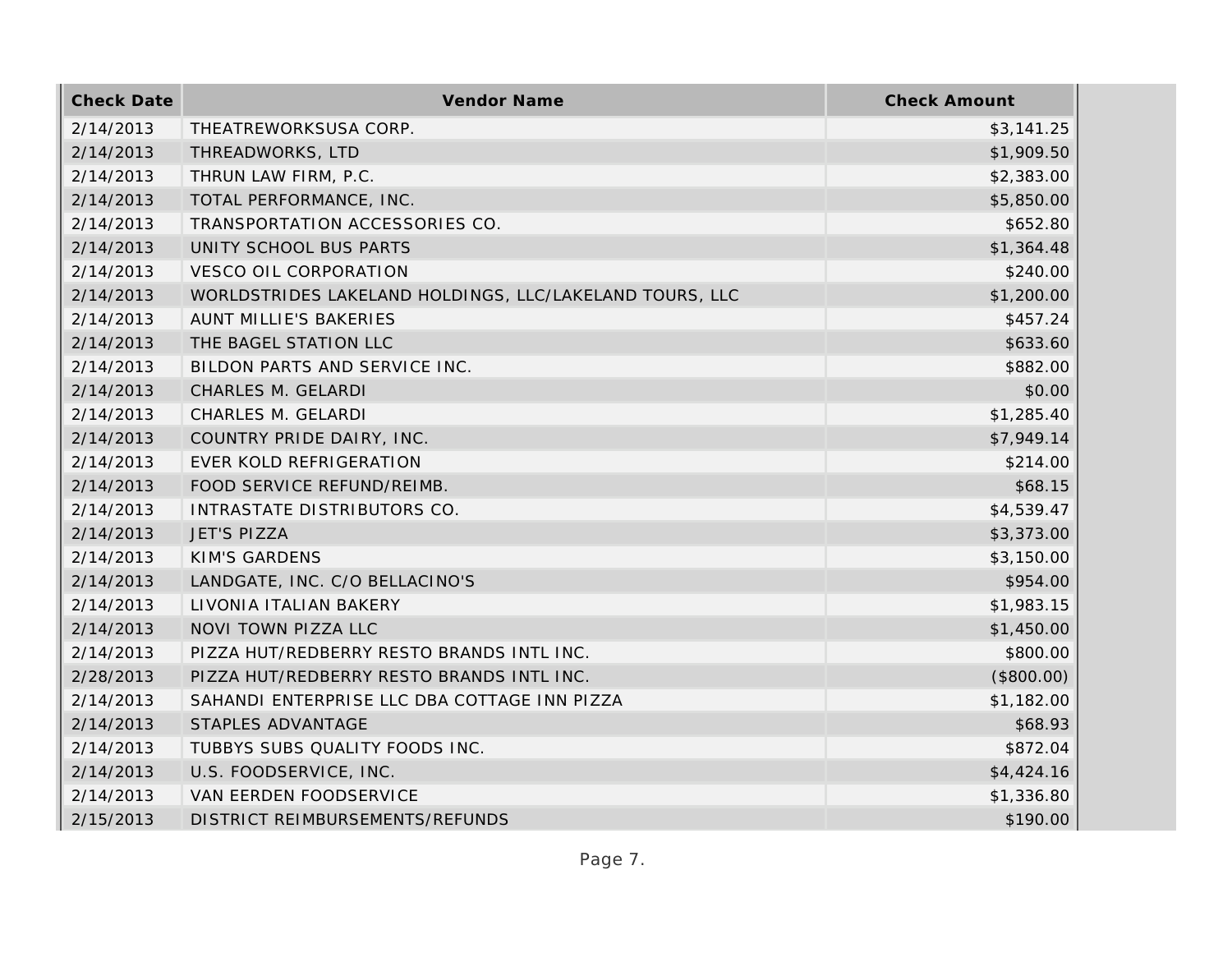| <b>Check Date</b> | Vendor Name                        | <b>Check Amount</b> |
|-------------------|------------------------------------|---------------------|
| 2/15/2013         | <b>EVELYN HERMAN</b>               | \$137.50            |
| 2/15/2013         | FOOD SERVICE REFUND/REIMB.         | \$97.50             |
| 2/21/2013         | ADN ADMINISTRATORS, INC.           | \$3,812.70          |
| 2/21/2013         | ALEXANDER D. VIGH                  | \$70.00             |
| 2/21/2013         | AMERICAN MATHEMATICS COMPETITIONS  | \$46.00             |
| 2/21/2013         | <b>BEARCOM</b>                     | \$420.00            |
| 2/21/2013         | BLUE CARE NETWORK OF MICHIGAN      | \$24,035.24         |
| 2/21/2013         | <b>BRIAN FOUST</b>                 | \$60.00             |
| 2/21/2013         | <b>CAROLYN KIDDER</b>              | \$185.00            |
| 2/21/2013         | <b>CENTURY RESOURCES</b>           | \$9.73              |
| 2/21/2013         | CEO IMAGING SYSTEMS INC.           | \$1,496.00          |
| 2/21/2013         | <b>CHARLES HOKETT</b>              | \$552.50            |
| 2/21/2013         | CHARLES M. KAZALEH                 | \$750.00            |
| 2/21/2013         | CONTRACT PAPER GROUP, INC.         | \$2,181.60          |
| 2/21/2013         | DAN LEVIN PRODUCTIONS, INC.        | \$40.00             |
| 2/21/2013         | DAVID LAMBRIGHT                    | \$70.00             |
| 2/21/2013         | <b>DEBORAH LIM-ARENA</b>           | \$1,679.15          |
| 2/21/2013         | EZSTREAM.COM SCHOLASTIC TOOLS LLC  | \$50.00             |
| 2/21/2013         | FEDEX ACCT ***378 or ACCT ***353   | \$36.61             |
| 2/21/2013         | <b>GEORGE LACROIX</b>              | \$70.00             |
| 2/21/2013         | <b>HEINEMANN</b>                   | \$47.00             |
| 2/21/2013         | HIGH SCHOOL REIMBURSEMENTS/REFUNDS | \$64.37             |
| 2/21/2013         | HIGH SCHOOL REIMBURSEMENTS/REFUNDS | \$70.61             |
| 2/21/2013         | <b>JASON IHNAT</b>                 | \$375.00            |
| 2/21/2013         | JENNIFER E. HARVEY                 | \$314.19            |
| 2/21/2013         | JOSEPH C. MCGRAW                   | \$75.00             |
| 2/21/2013         | JOSEPH T. LATORRE                  | \$60.00             |
| 2/21/2013         | KIM T. CLARK                       | \$499.46            |
| 2/21/2013         | KRISTY HUBENSCHMIDT                | \$46.44             |
| 2/21/2013         | <b>LAURA PENNYCUFF</b>             | \$125.13            |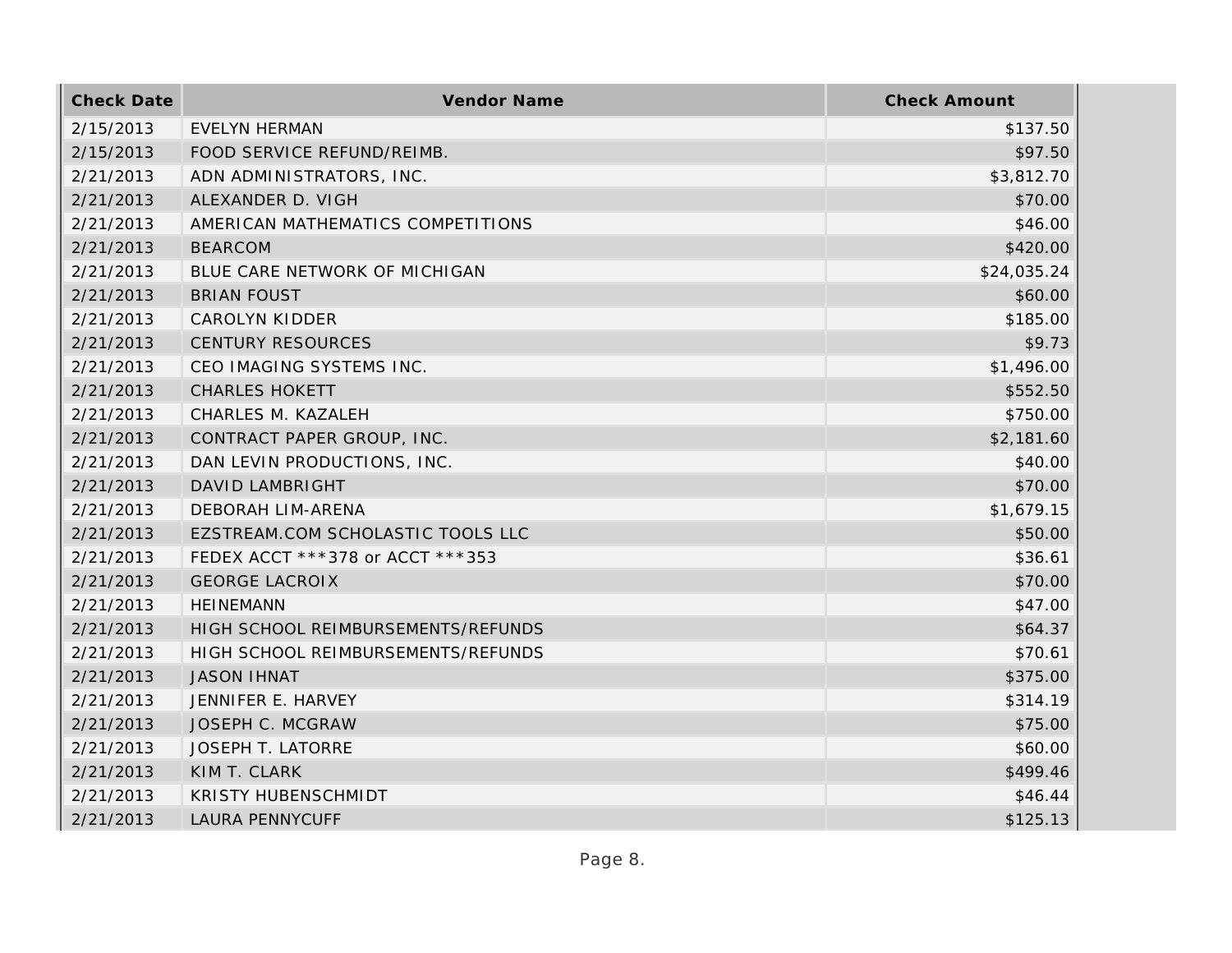| <b>Check Date</b> | <b>Vendor Name</b>                                              | <b>Check Amount</b> |
|-------------------|-----------------------------------------------------------------|---------------------|
| 2/21/2013         | LYDIA CADENA                                                    | \$86.09             |
| 2/21/2013         | MARSHALL MUSIC                                                  | \$0.00              |
| 2/21/2013         | MARSHALL MUSIC                                                  | \$1,232.46          |
| 2/21/2013         | <b>MARYANN DRESKE</b>                                           | \$50.47             |
| 2/21/2013         | MELISSA HENDERSON                                               | \$35.93             |
| 2/21/2013         | MESSA MICHIGAN EDUCATION SPECIAL SERVICES ASSOC.                | \$548,878.86        |
| 2/21/2013         | MICHELLE DONBERGER                                              | \$150.00            |
| 2/21/2013         | MICHIGAN ASCD MICHIGAN ASSOC. FOR SUPERVISION & CURRICULUM DEV. | \$10,475.00         |
| 2/21/2013         | MICHIGAN SCHOOL VOCAL MUSIC ASSOC. DISTRICT IV                  | \$182.00            |
| 2/21/2013         | <b>MKT DESIGNS</b>                                              | \$732.00            |
| 2/21/2013         | <b>MOUNT BRIGHTON</b>                                           | \$2,386.00          |
| 2/21/2013         | <b>NEIL LEVIN</b>                                               | \$210.00            |
| 2/21/2013         | NETECH CORP.                                                    | \$787.25            |
| 2/21/2013         | NOVI PUBLIC LIBRARY                                             | \$300.00            |
| 2/21/2013         | PCMI PROFESSIONAL CONTRACT MANAGEMENT, INC.                     | \$0.00              |
| 2/21/2013         | PCMI PROFESSIONAL CONTRACT MANAGEMENT, INC.                     | \$0.00              |
| 2/21/2013         | PCMI PROFESSIONAL CONTRACT MANAGEMENT, INC.                     | \$0.00              |
| 2/21/2013         | PCMI PROFESSIONAL CONTRACT MANAGEMENT, INC.                     | \$40,667.77         |
| 2/21/2013         | RACHELLE MARIE HADLEY                                           | \$181.53            |
| 2/21/2013         | <b>RAYMOND BARNES</b>                                           | \$70.00             |
| 2/21/2013         | RIEGLE TIMING CONSULTANTS LLC                                   | \$3,080.00          |
| 2/21/2013         | RODNEY HORTON                                                   | \$70.00             |
| 2/21/2013         | SAFEWAY SHREDDING LLC                                           | \$40.00             |
| 2/21/2013         | <b>SAM'S CLUB</b>                                               | \$82.55             |
| 2/21/2013         | SEG WORKERS COMPENSATION FUND                                   | \$23,152.00         |
| 2/21/2013         | SET INC.                                                        | \$823.50            |
| 2/21/2013         | <b>SET-SEG</b>                                                  | \$5,728.25          |
| 2/21/2013         | SHEILA SOVEL                                                    | \$190.61            |
| 2/21/2013         | <b>STACEY BECKER</b>                                            | \$2,564.00          |
| 2/21/2013         | STAPLES ADVANTAGE                                               | \$193.20            |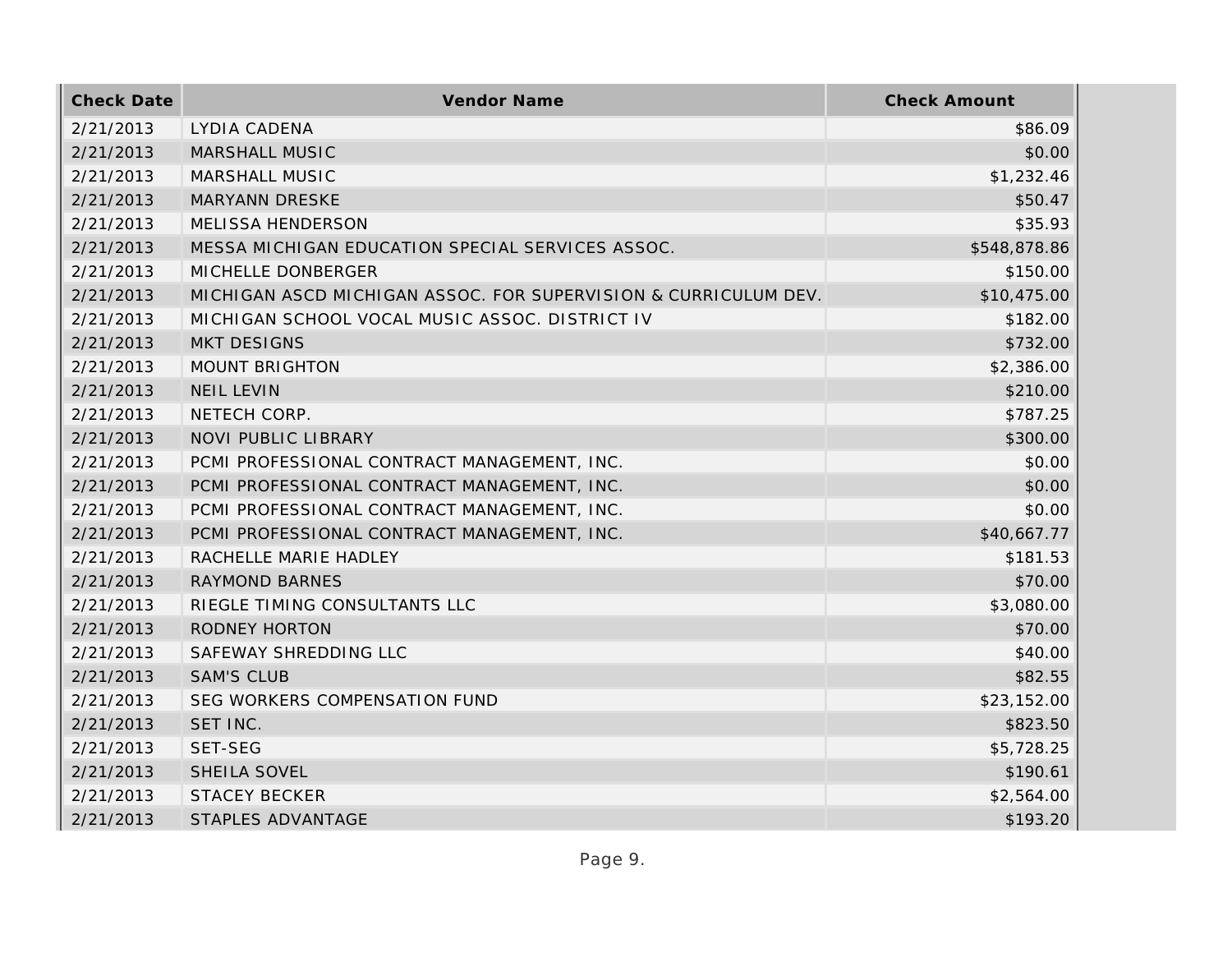| <b>Check Date</b> | Vendor Name                                        | <b>Check Amount</b> |
|-------------------|----------------------------------------------------|---------------------|
| 2/21/2013         | <b>SUE BARRICK</b>                                 | \$77.48             |
| 2/21/2013         | <b>TERRY SHEEN</b>                                 | \$70.00             |
| 2/21/2013         | THREADWORKS, LTD                                   | \$856.50            |
| 2/21/2013         | <b>TODD BEYER</b>                                  | \$425.83            |
| 2/21/2013         | TRAFFIC JAM AND SNUG OF MI, INC.                   | \$600.00            |
| 2/21/2013         | WALLED LAKE CONSOLIDATED SCHOOLS                   | \$35,392.75         |
| 2/21/2013         | THE BAGEL STATION LLC                              | \$950.40            |
| 2/21/2013         | CHARLES M. GELARDI                                 | \$0.00              |
| 2/21/2013         | CHARLES M. GELARDI                                 | \$541.05            |
| 2/21/2013         | INTRASTATE DISTRIBUTORS CO.                        | \$1,274.25          |
| 2/21/2013         | JET'S PIZZA                                        | \$1,510.25          |
| 2/21/2013         | <b>KIM'S GARDENS</b>                               | \$1,050.00          |
| 2/21/2013         | LANDGATE, INC. C/O BELLACINO'S                     | \$318.00            |
| 2/21/2013         | LB OFFICE PRODUCTS                                 | \$136.55            |
| 2/21/2013         | LIVONIA ITALIAN BAKERY                             | \$558.90            |
| 2/21/2013         | NOVI TOWN PIZZA LLC                                | \$1,093.00          |
| 2/21/2013         | PIZZA HUT/REDBERRY RESTO BRANDS INTL INC.          | \$2,793.75          |
| 2/21/2013         | SAHANDI ENTERPRISE LLC DBA COTTAGE INN PIZZA       | \$762.00            |
| 2/21/2013         | TUBBYS SUBS QUALITY FOODS INC.                     | \$194.35            |
| 2/21/2013         | U.S. FOODSERVICE, INC.                             | \$3,599.70          |
| 2/28/2013         | AARON D. COX                                       | \$300.34            |
| 2/28/2013         | AXA EQUITABLE EQUI-VEST                            | \$111.08            |
| 2/28/2013         | CHAPTER 13 TRUSTEE DAVID WM. RUSKIN                | \$770.09            |
| 2/28/2013         | DISTRICT REIMBURSEMENTS/REFUNDS                    | \$250.00            |
| 2/28/2013         | DISTRICT REIMBURSEMENTS/REFUNDS                    | \$1,196.92          |
| 2/28/2013         | INTERNATIONAL UNION OPERATING ENGINEERS, LOCAL 324 | \$581.04            |
| 2/28/2013         | JANE GROVES ENRIGHT P37344                         | \$633.93            |
| 2/28/2013         | MISDU MICHIGAN STATE DISBURSEMENT                  | \$2,567.50          |
| 2/28/2013         | NOVI ED SECRETARIAL &                              | \$3,006.47          |
| 2/28/2013         | NOVI EDUCATION ASSOC c/o CHANDRA MADAFFERI - HS    | \$24,496.26         |